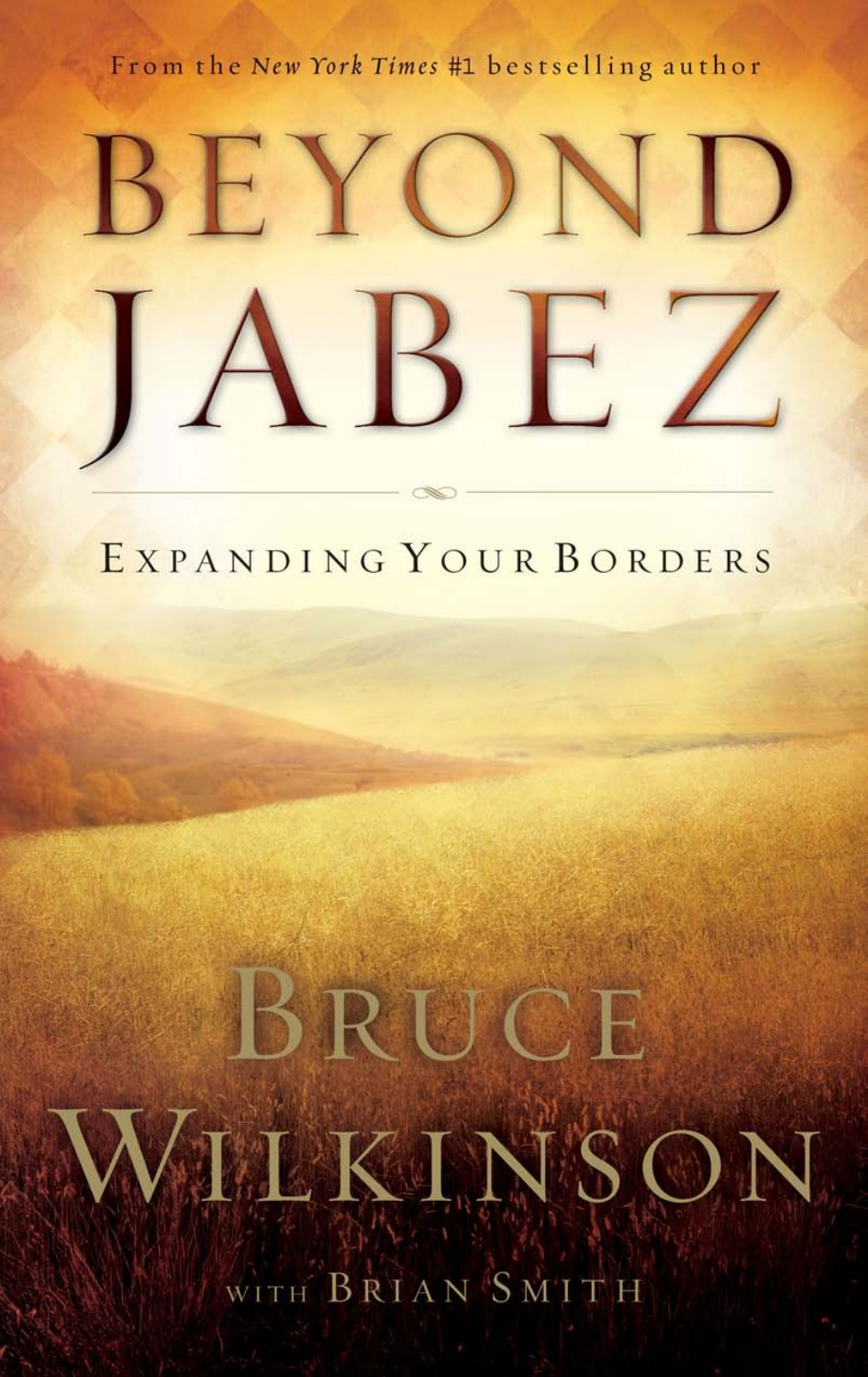# BEYOND JABEZ

# **BRUCE** Wilkinson

### WITH BRIAN SMITH

Multnomah Books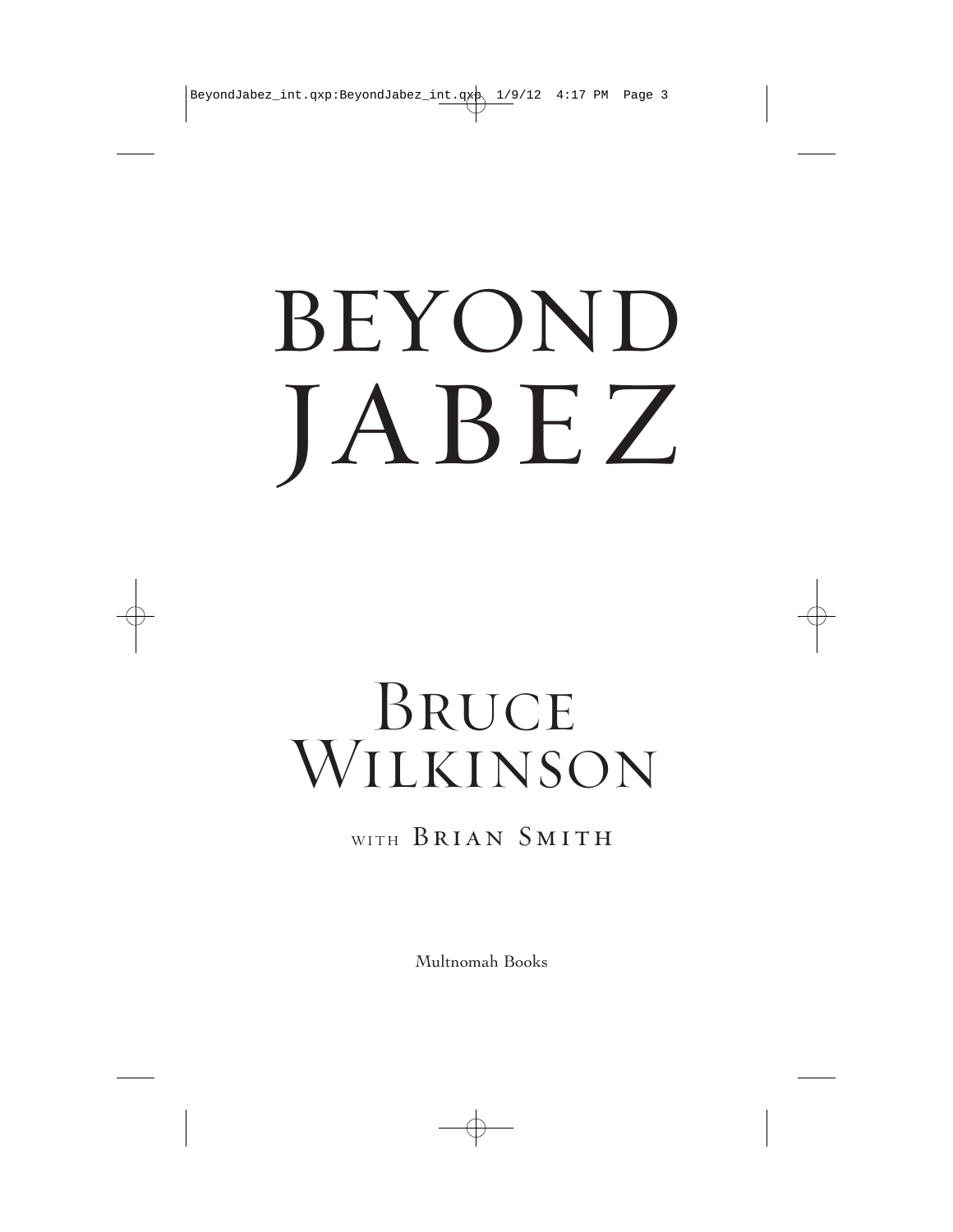Excerpted from Beyond Jabez by Bruce Wilkinson Copyright © 2005 by Exponential, Inc. Excerpted by permission of Multnomah Books, a division of Random House, Inc. All rights reserved. No part of this excerpt may be reproduced or reprinted without permission in writing from the publisher.

#### BEYOND JABEZ published by Multnomah Books

© 2005 by Exponential, Inc. International Standard Book Number: 978-1-59052-367-4

Cover design by Brand Navigation, LLC Cover image by Steve Gardner/PixelWorks Studio

Unless otherwise indicated, Scripture quotations are from: *The Holy Bible,* New King James Version © 1984 by Thomas Nelson, Inc.

> Other Scripture quotations are from: *The Holy Bible,* King James Version (KJV)

Published in the United States by WaterBrook Multnomah, an imprint of the Crown Publishing Group, a division of Random House Inc., New York.

MULTNOMAH and its mountain colophon are registered trademarks of Random House Inc.

Printed in the United States of America

#### ALL RIGHTS RESERVED

No part of this publication may be reproduced, stored in a retrieval system, or transmitted, in any form or by any means—electronic, mechanical, photocopying, recording, or otherwise—without prior written permission.

> For information: MULTNOMAH BOOKS 12265 Oracle Boulevard, Suite 200 Colorado Springs, CO 80921

05 06 07 08 09 10—10 9 8 7 6 5 4 3 2 1 0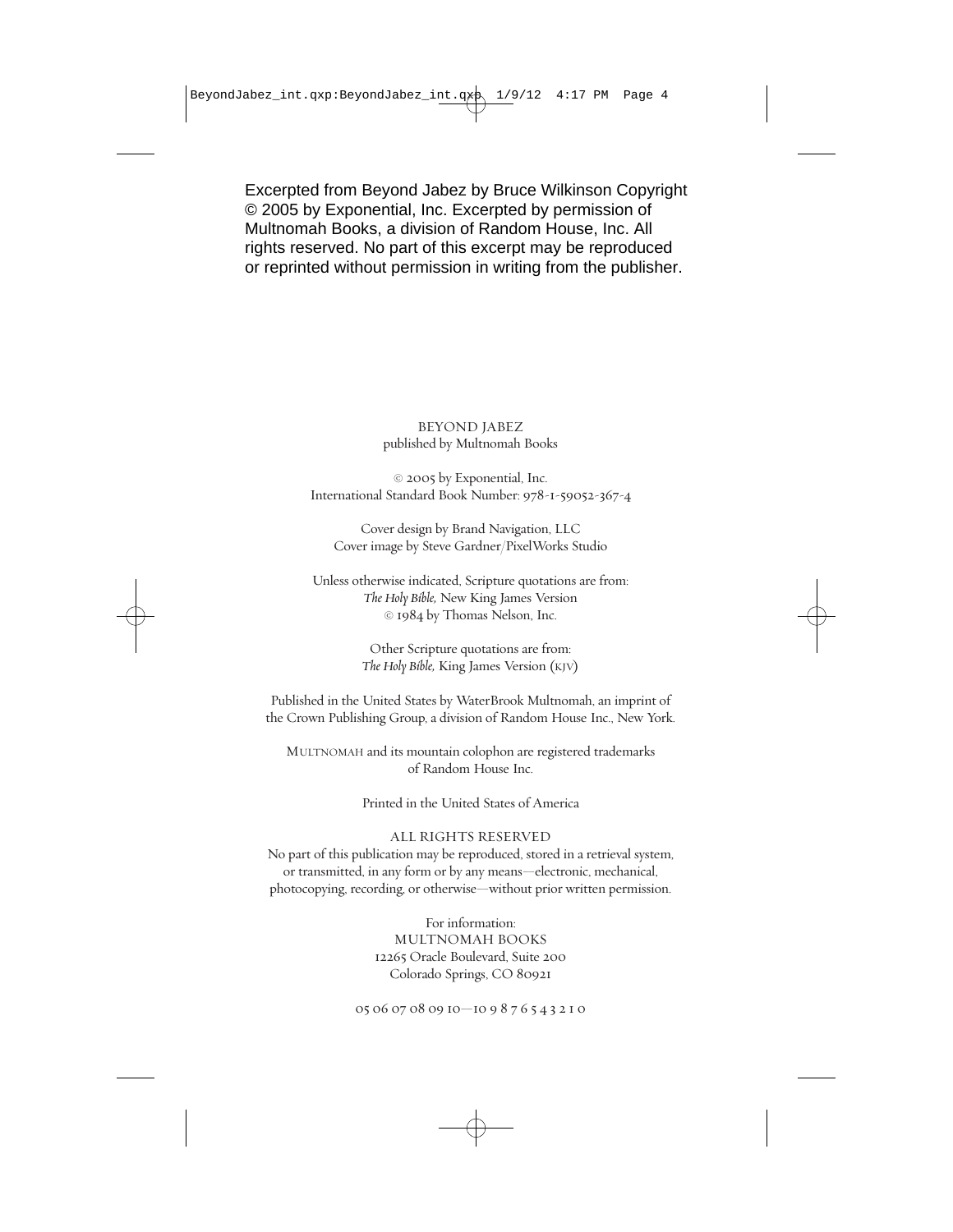# CONTENTS



| Introduction |  |
|--------------|--|

1. Catch God's Dream! . . . . . . . . . . . . . . . . . . . . . . 15

#### Part I

Blessing from God

| People Who Prayed |  |
|-------------------|--|
|                   |  |

- 2. The Prayer for Blessing: A Closer Look . . . . . . 28
- 3. The Prayer for Blessing: Going Deeper . . . . . . . 45
- 4. The Prayer for Blessing: Living It Out . . . . . . . 58

#### Part II

#### Influence for God

# *People Who Prayed* "Renewal Scores in Rwanda" . . . . . . . . . . . . . . . 68 5. The Prayer for Territory: A Closer Look . . . . . . 71 6. The Prayer for Territory: Going Deeper . . . . . 90 7. The Prayer for Territory: Living It Out . . . . . . 101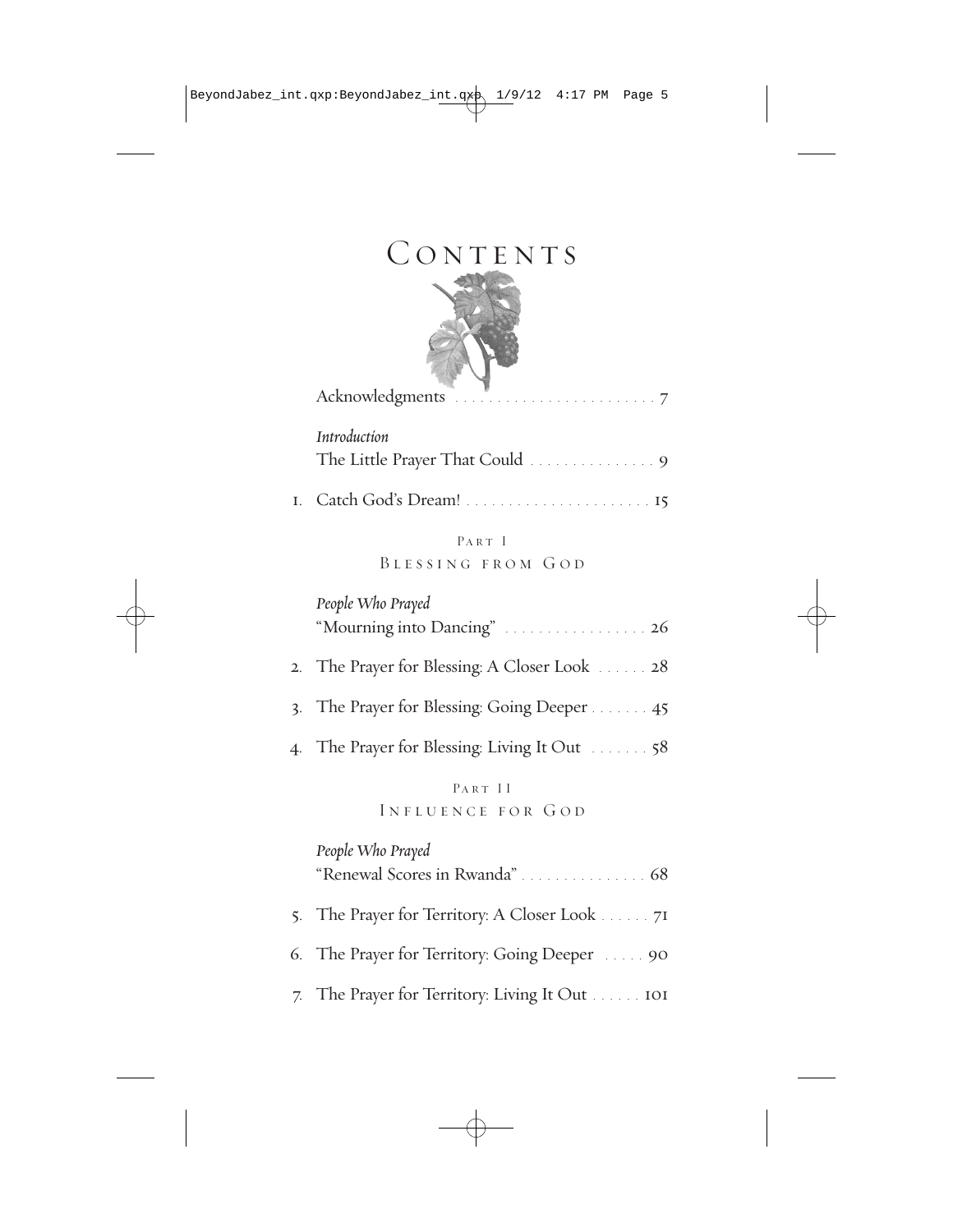#### Part III

#### Power from God

| People Who Prayed<br>"An Offer We Couldn't Refuse"  110       |
|---------------------------------------------------------------|
| 8. The Hand of God: A Closer Look 113                         |
| 9. The Hand of God: Going Deeper 125                          |
| 10. The Hand of God: Living It Out $\ldots \ldots \ldots$ 138 |
|                                                               |

#### Part IV PROTECTION BY GOD

|                                 | People Who Prayed                                |  |
|---------------------------------|--------------------------------------------------|--|
|                                 | II. The Prayer for Protection: A Closer Look 153 |  |
|                                 | 12. The Prayer for Protection: Going Deeper 163  |  |
|                                 | 13. The Prayer for Protection: Living It Out 178 |  |
| PART V<br>NEW HORIZONS WITH GOD |                                                  |  |
|                                 | 14. Costly Investment, Infinite Return 192       |  |

Notes . . . . . . . . . . . . . . . . . . . . . . . . . . . . . . . . . 197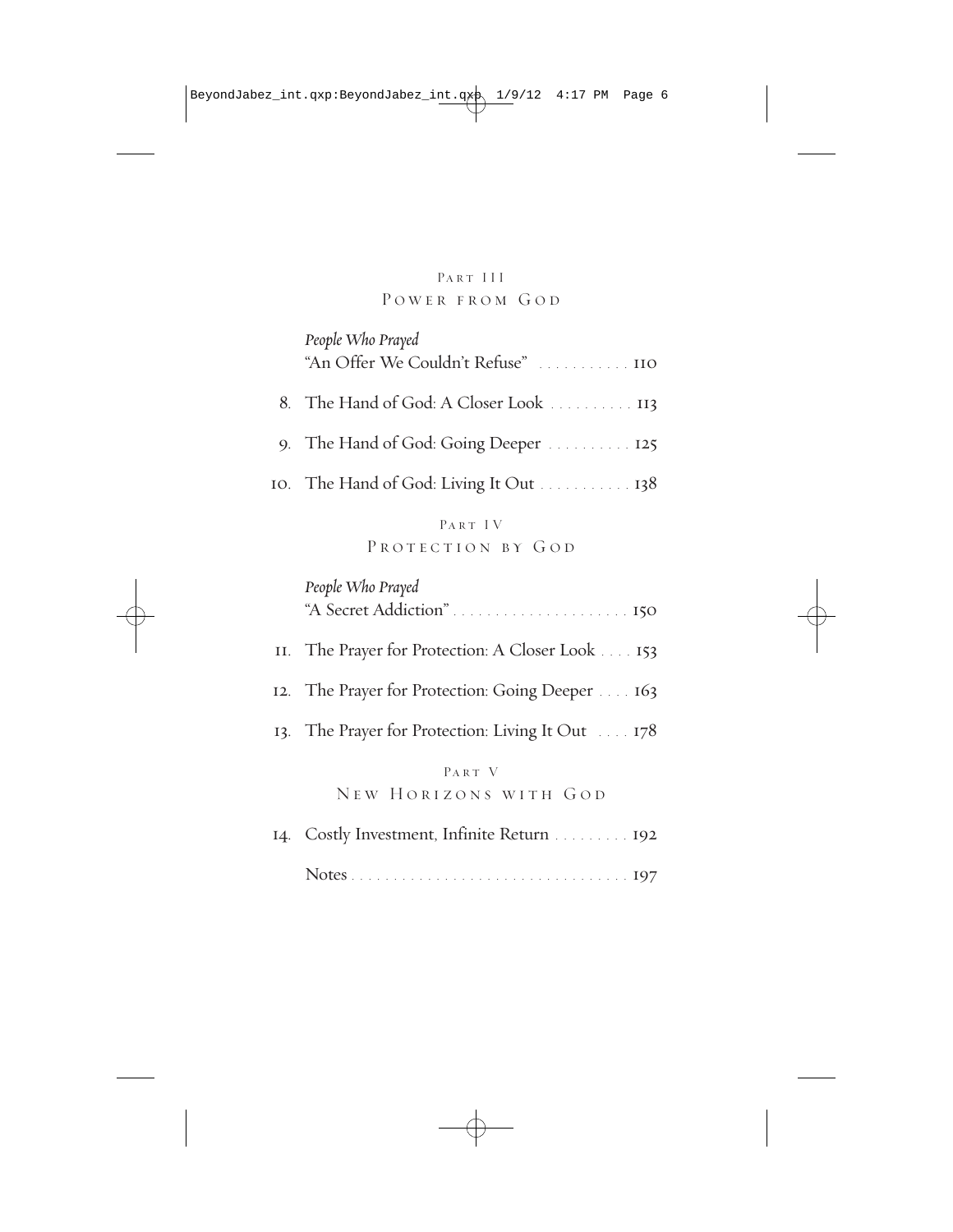### Acknowledgments

To all who—like those individuals in the book of Acts—look at who they are now and who they will never be, at what they can do and what they will never be able to do...and still dare to ask God for the world.

May you personally experience "the exceeding greatness of His power toward us" (Ephesians 1:19). You will find that He is more than able, and more than desirous, to "do exceedingly abundantly above all that we ask or think" (Ephesians 3:20).

Without the editorial skills of Brian Smith and David Webb, the marketing insights of Guy Coleman, and the encouragement of the Multnomah team and publisher Don Jacobson, *Beyond Jabez* would never have found its way to paper. Thank you, my friends, for your commitment to carefully stewarding this message.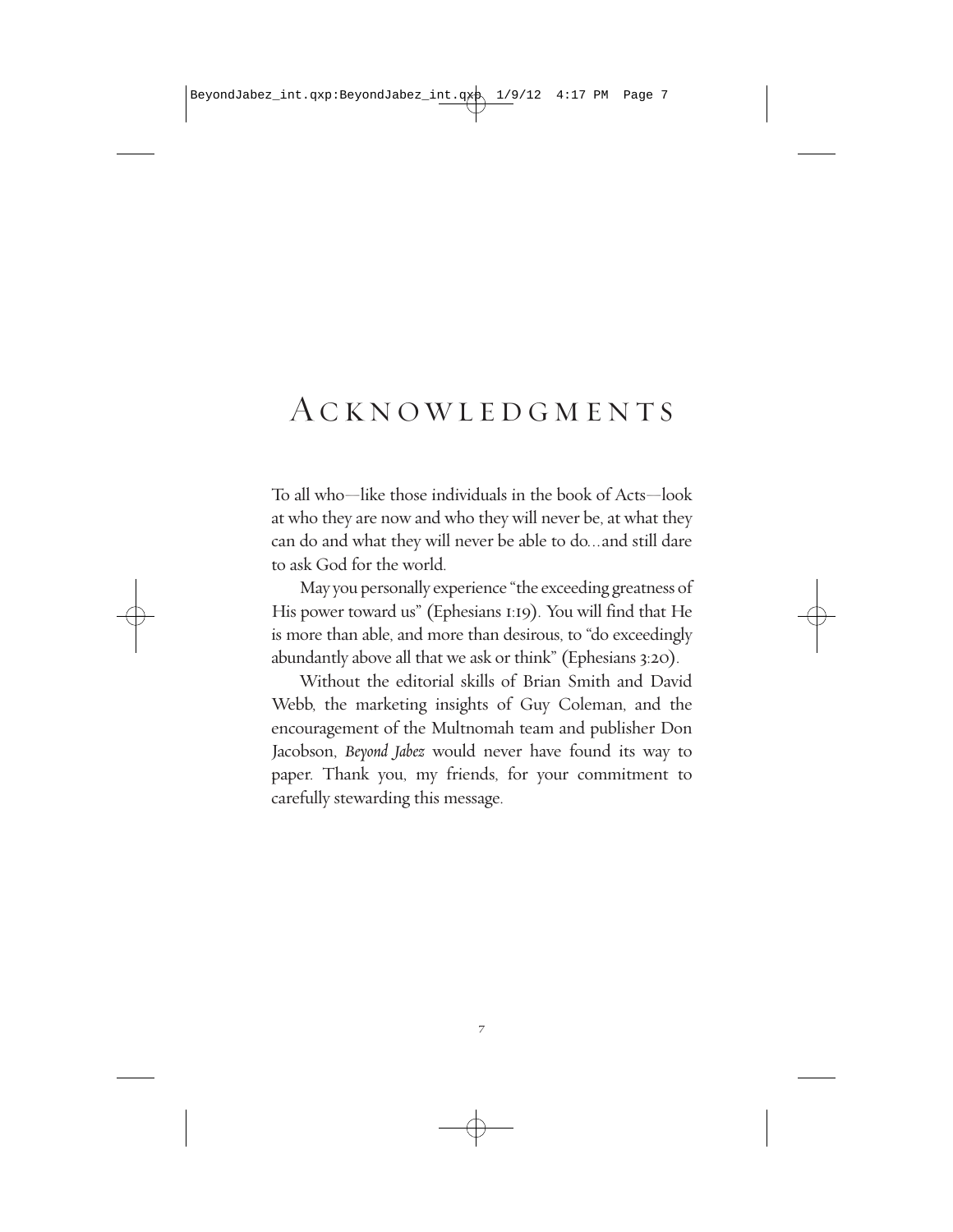

# The Little Prayer THAT COULD

hen *The Prayer of Jabez* was first published in the spring of 2000, if you had told me that this little ninetythree-page book would become "the fastest-selling book of all time"—as *Publishers Weekly* dubbed it in 2002—I wouldn't have believed it. But the response has been, and continues to be, incredible. Even now, I employ a full-time assistant to answer e-mails and letters from people writing to tell me of their Jabez experiences! And the stories continue to flood in from those who have tasted the miracle of answered prayer. W

Wherever I go, wherever I teach, the question is always the same: "How can you explain the sales of your book?" After a couple of years, I felt that the answer had become apparent; after all, nearly everywhere I went, someone rushed up to share their own story: "You should hear *what God did* when I prayed the prayer of Jabez..."

I remember speaking at the Billy Graham Cove where an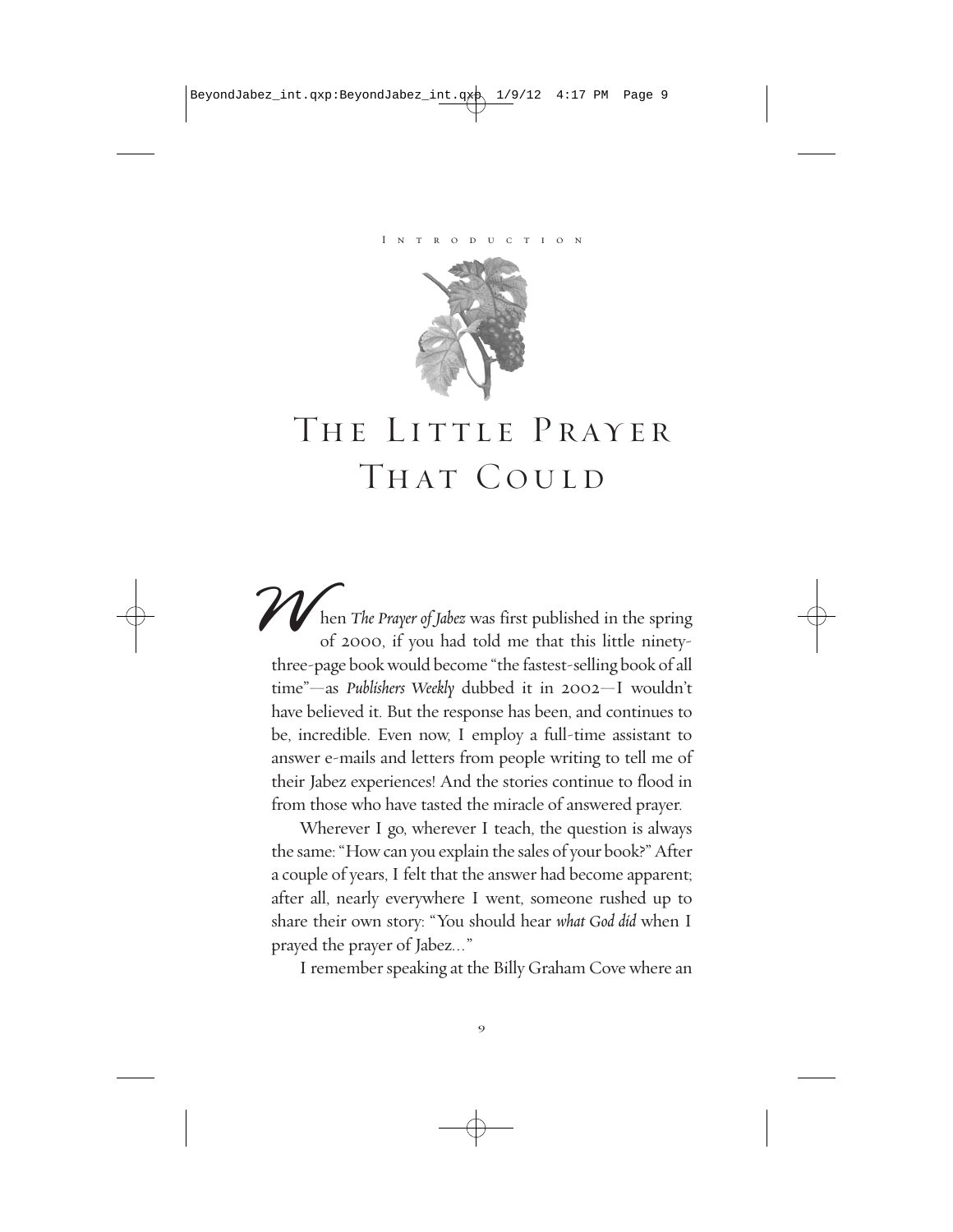informal poll revealed that more than 80 percent of the audience had purchased multiple copies to give as gifts to their family and friends. One man had given away more than eighty cases! Why? He told me, "For some reason, God is answering this prayer in the life of everyone I have given it to—and I want everyone I know to experience the reality that God answers prayer!"

The phrase "You should hear what God did" may be the key to the unprecedented success of *The Prayer of Jabez*. Millions of people have told millions of others what God has done in their lives in answer to this simple prayer. And when one person tells another what God has done, that's giving God the credit He so richly deserves.

#### Jabez in Africa

I'm also convinced that the prayer of Jabez is directly linked to the call to launch a global movement called Dream for Africa. After the success of the book and its follow-up, *Secrets of the Vine*, our family unexpectedly felt called to move to Africa and help with efforts to stop the AIDS epidemic, perhaps the greatest crisis to hit mankind since the great Flood. When the call came, I inquired of the Lord, "Are you sure? After all, I'm not in my twenties anymore. Or my thirties. Or my forties."

I had to smile from the gentle nudge that came back: *But aren't you the Jabez guy? Haven't you been pleading with Me for decades for much, much more territory? Are we going to debate where the boundaries of that territory lie?*

During this season, I returned to Matthew 28:18–20 and meditated on the Great Commission for months, asking the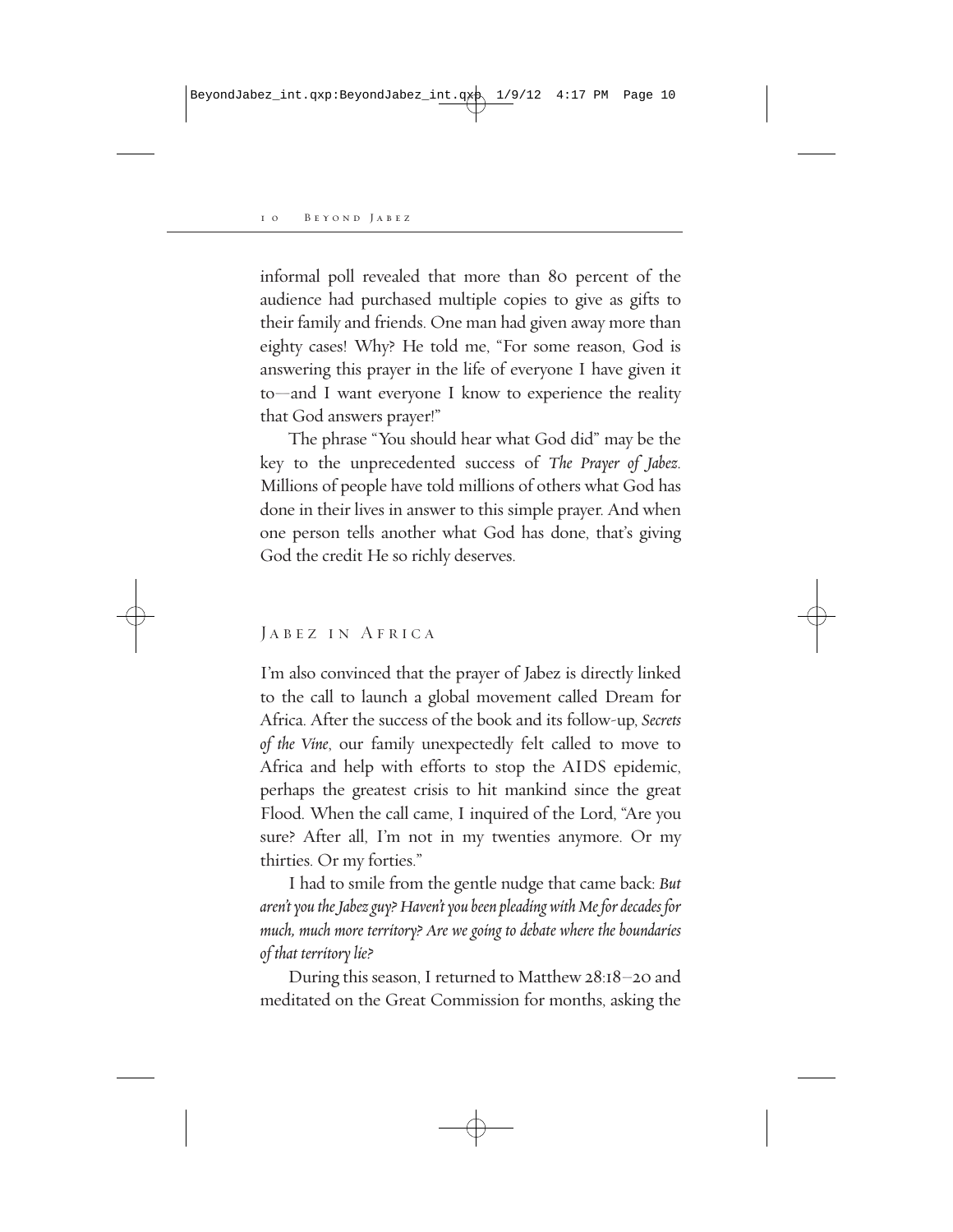Lord to reveal to me if I had missed anything vital to the next chapter in my service for Him. I discovered in that study something very significant—something that I knew, yet didn't know—that would change my life forever.

Jesus commanded His followers to disciple all "nations," or people groups. Not just individuals or families or cities, but *nations*. For the first time in my ministry, I asked a totally different question: "How can I obey the Great Commission by discipling a whole nation for God?"

When one draws a circle around the borders of a nation with the intention of discipling that whole nation, it doesn't take long to realize that the most strategic person in that nation is the president or king. But how could I ever hope to even *meet* the many leaders of Africa?

Yet when I was training ninety-five hundred leaders in Nigeria, I found myself invited to lunch with the president of the nation, who told me that everywhere he traveled in the world, someone would give him a copy of *The Prayer of Jabez* and that the book had changed his life.

Then when I was in Zambia training more than seven hundred leaders, the president of that nation invited me to his office and told me he had just finished reading *The Prayer of Jabez*—twice. He came around his large desk and asked me to place my hands on his shoulders and pray for him.

Later I was to speak with the president and first lady of Uganda to find out firsthand how they had achieved a remarkable turnaround and stemmed the tide of HIV infection in their nation. The president was unexpectedly called north to an outbreak of fighting, but his wife gave me the warmest welcome and said, "Oh, we love *The Prayer of Jabez*! But *Secrets of the Vine* is my favorite."

As of this writing, I have just returned from Malawi,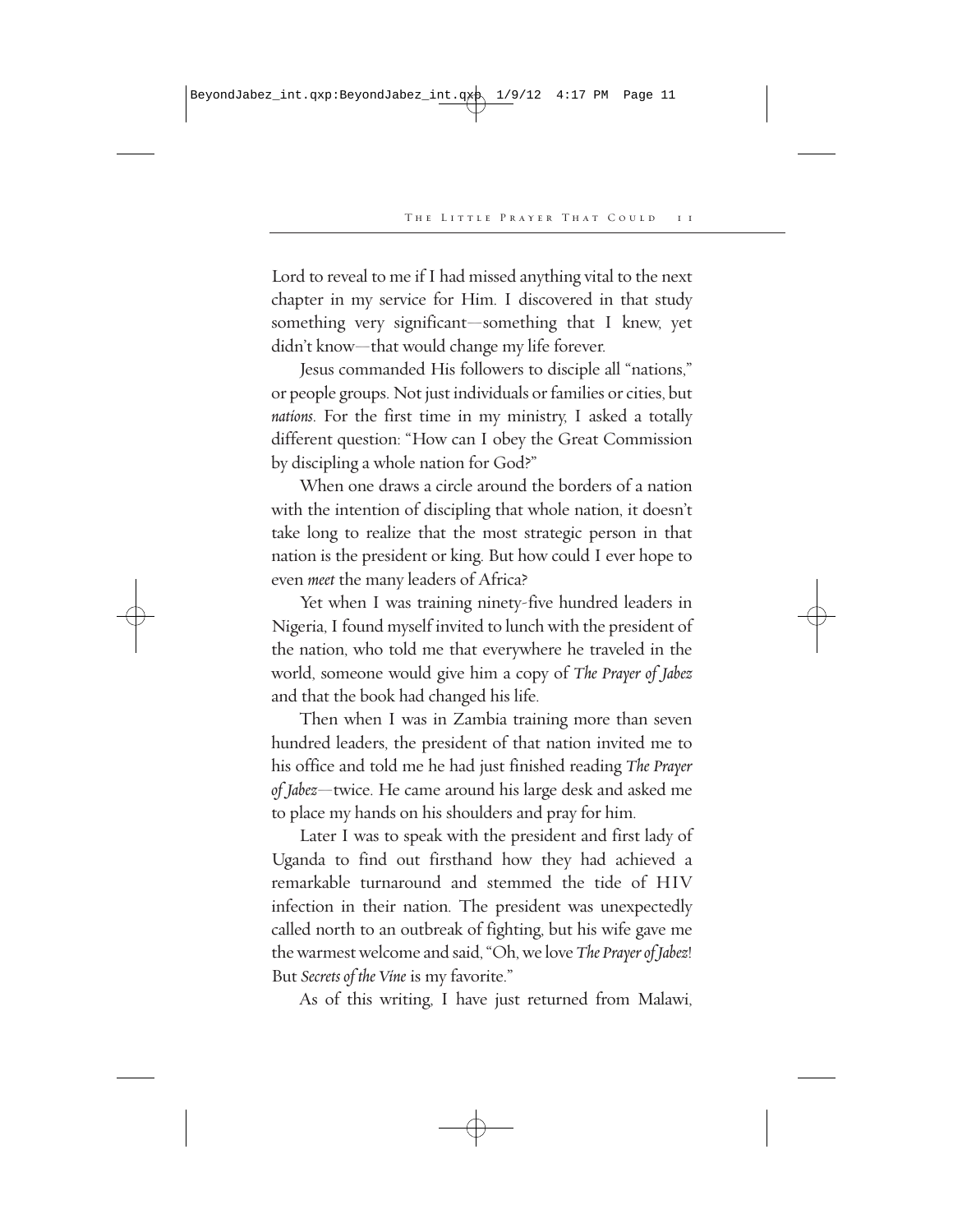where we were launching another Dream for Africa ministry. Just before we were to fly back to Johannesburg, we received word that the first lady of Malawi wanted to meet with us. As we were introduced, the first lady's adult daughter enthusiastically said to her mother, "This is the man I've been telling you about, the one who wrote the book I just gave you!"

One leader said to me recently, "*The Prayer of Jabez* is your John the Baptist for your work in Africa!"

Who could have guessed?

#### Why Another Book About Jabez?

If you were inspired by *The Prayer of Jabez*, or even if you've never heard of it, my hope is that this book will deeply encourage you and enable you to live at a new level of meaning, service, and significance. As I have been praying this little prayer for more than thirty years, my heart is overflowing with not only my own experiences but also how God has answered this prayer for untold millions of people around the world, and so I have shared a number of their stories in these pages.

But *Beyond Jabez* was written for three primary reasons.

First, I wrote it to further develop the concepts in this prayer so that they can produce even more fruit in your life. The original book was only a brief overview of the prayer, and so many people have asked for additional teaching on the topic. In response, I developed an eight-part small-group video series (available at www.brucewilkinson.com) and now this book.

Second, I wrote *Beyond Jabez* to clear up some of the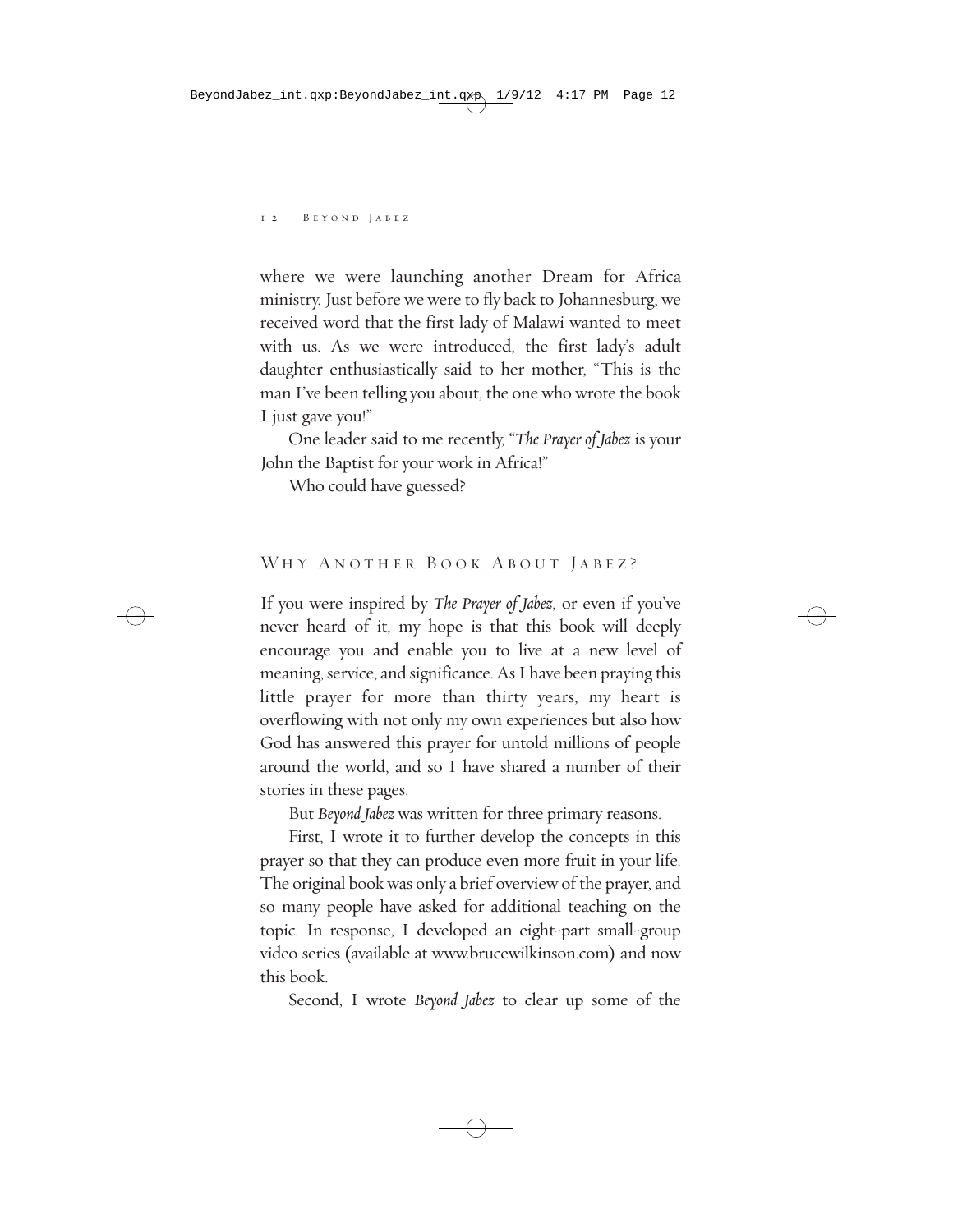misconceptions that have arisen out of the success of the first book. Frankly, the amount of false teaching and preaching that surrounded the book came as a complete shock to me. Why? Because in twenty-five years of preaching on the prayer of Jabez, I never heard one negative comment. And no one ever even suggested that asking God to bless you was prosperity gospel. Only after *The Prayer of Jabez* became a runaway bestseller did I begin to hear this kind of criticism. The secular press, in particular, had a difficult time handling the overwhelming success of a book on prayer.

The third reason I wrote this new book was to encourage you to rekindle the habit of praying the prayer of Jabez. So many have been touched and their lives changed, but the Jabez experience is hardly over; in fact, it's just beginning!

Rarely does a week go by when we don't see numerous instances of God's answering this prayer in our family's lives and at Dream for Africa. My good friend and publisher, Don Jacobson, encouraged me to include in this book a number of these stories from the past few months, just so readers would see and understand that the prayer of Jabez can be an ongoing part of a vital and effective prayer life.

#### A Life That Is More Honorable

Just as you ask God to bless your food, my hope is that after reading *Beyond Jabez*, you will make it your habit to ask God to bless you. Then, as you come to realize that your life is meant to be ever growing in its influence and impact, I hope you will ask God daily for more territory in which to serve Him. This will lead you into the Land of the Unknown, where you may feel overwhelmed and perhaps even incapable of handling the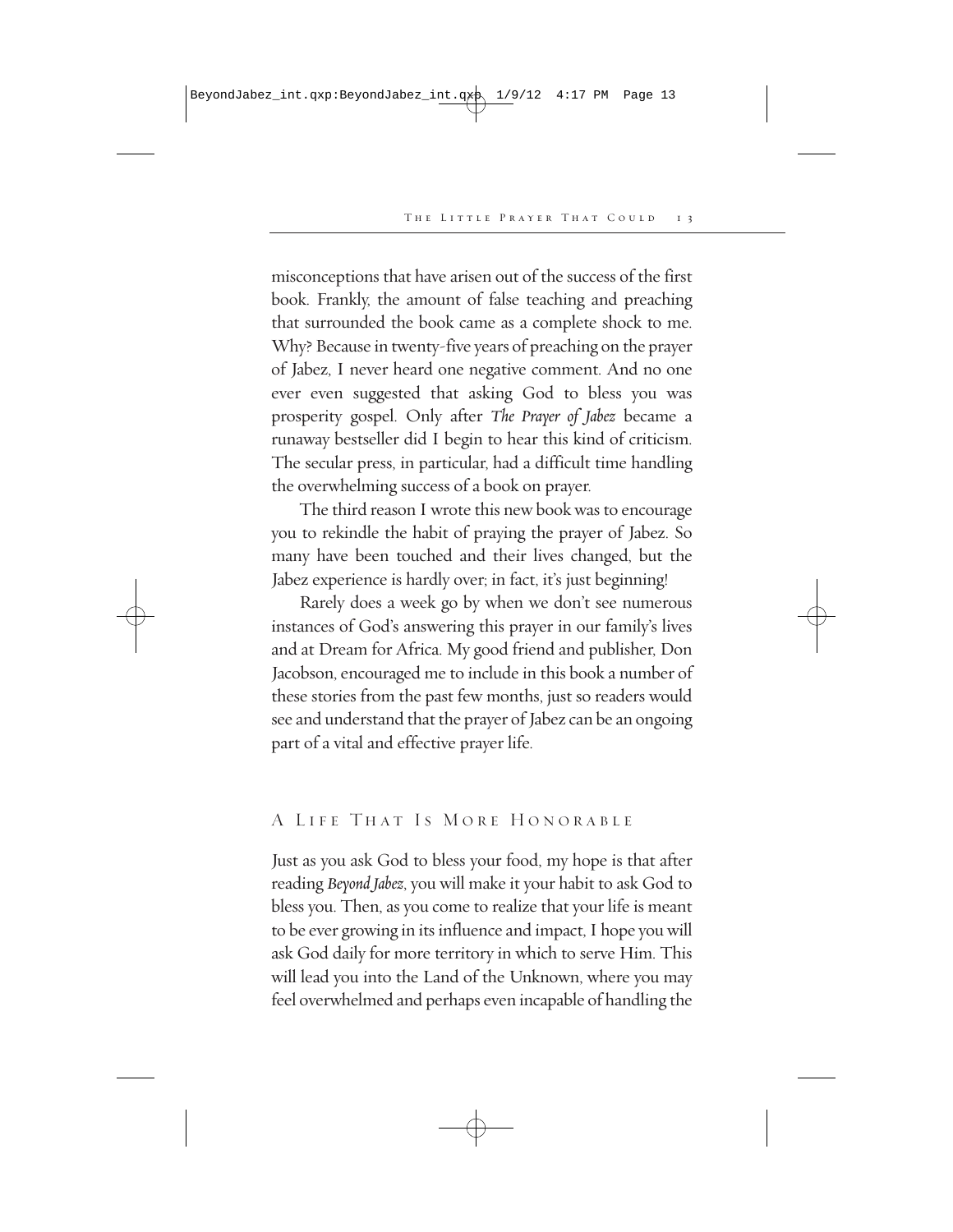opportunities; if so, I hope you will pray as Jabez did for the hand of the Lord to intervene on your behalf. Finally, when the reality of life on another plane causes your heart to falter—leaving you vulnerable to temptation that, if acted on, would hurt the Lord and others and stop the miracles you've been experiencing—my hope is you will know to ask the Lord to keep evil from you so that you will not cause pain.

In this book, you will discover the power of this unbroken linkage. And if you will pray the prayer of Jabez and live according to its biblical principles, you too will discover the indescribable joy of experiencing the words, "And God granted him that which he requested."

As you lose yourself in serving the King, you may find to your surprise that heaven describes you, as it did Jabez, as "more honorable." I'm convinced, from Scripture and personal experience, that Jabez revealed one of the remarkable secrets of a life that is honorable before God and man. May your heart sing and your life explode with the joys of living in the fullness that lies potentially before you.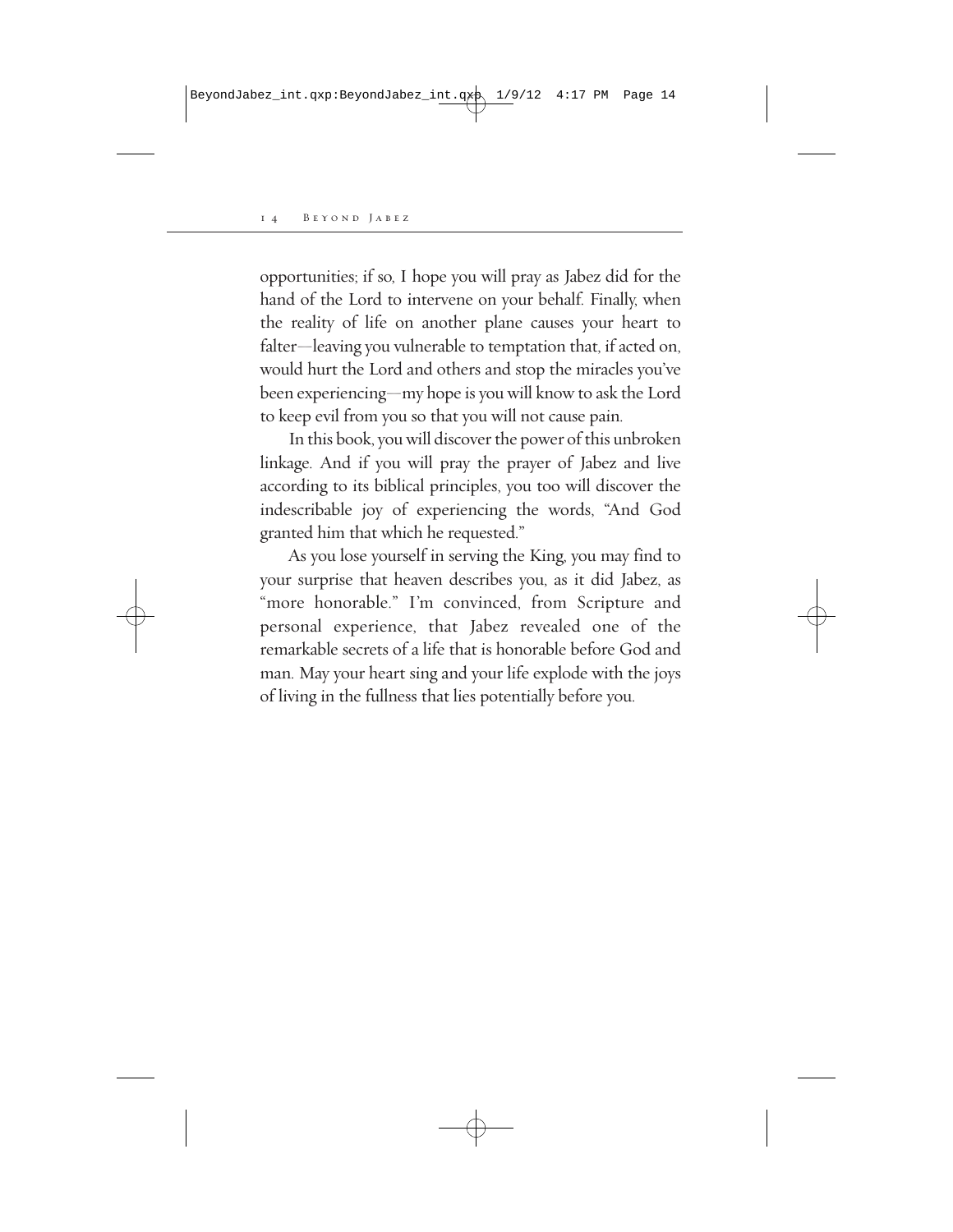

# CATCH GOD'S DREAM!

Not long ago and not far away, a Nobody named Ordinary lived in the Land of Familiar. For the most part, not much happened in Familiar that hadn't happened before. Ordinary thought he was content. He found the routines reliable. He blended in with the crowd. And mostly, he wanted only what he had. Until the day Ordinary noticed a small, nagging feeling that something big was missing from his life.<sup>1</sup> The Dream Giver

need twenty-five volunteers," Pastor Denny Bellesi meed twenty-five volunteers," Pastor Denny Bellesi<br>announced to his unsuspecting congregation. He scanned the packed auditorium for responses.

The members of Coast Hills Community Church sat in puzzled silence.

What in the world was their pastor up to now? Worshipers slouched in their seats, trying to look inconspicuous.

Eventually, twenty-five curious people stood before the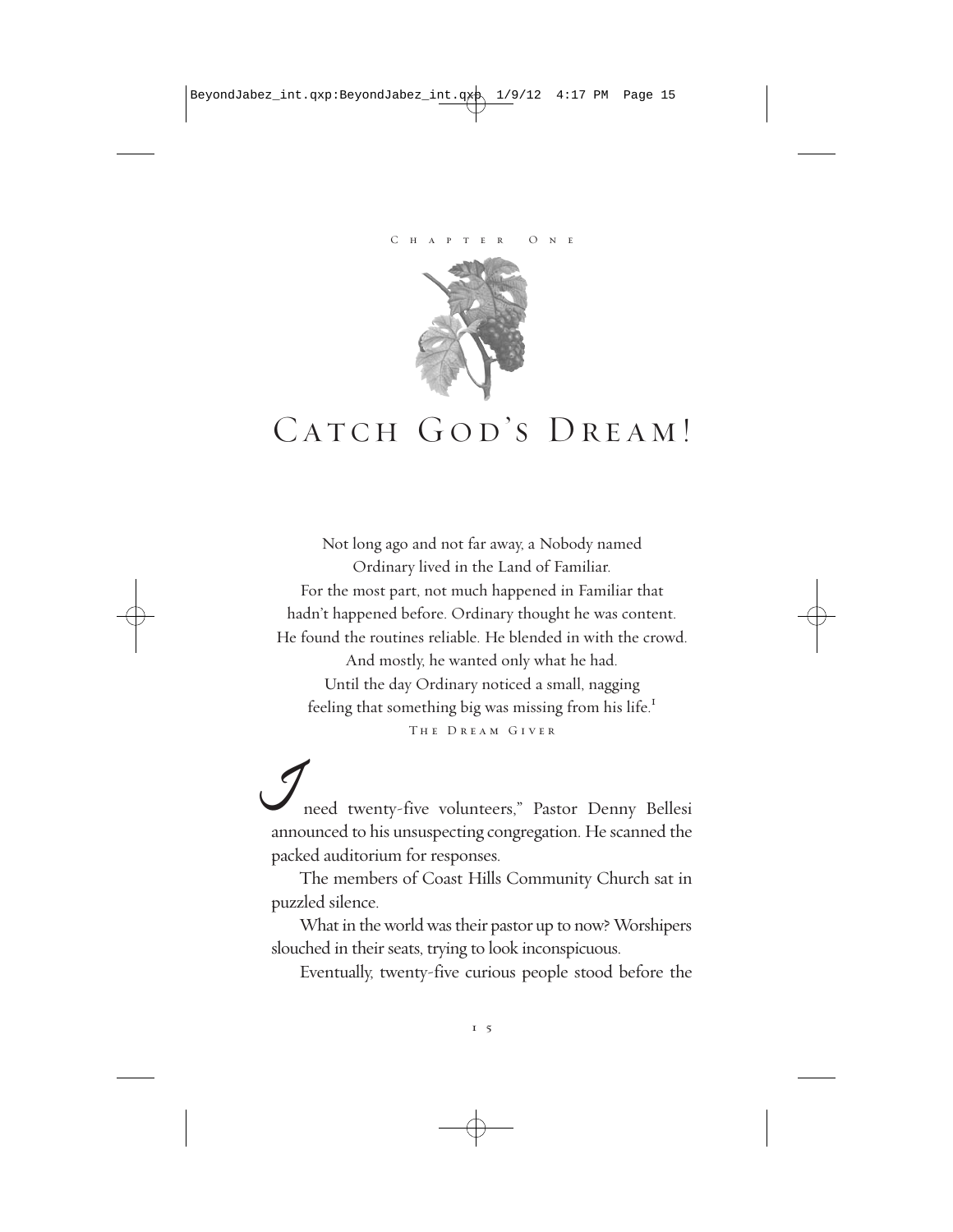congregation—some willingly, some reluctantly. The pastor then handed each a crisp \$100 bill.

"I invite you to take part in this Kingdom Assignment," he told the astounded volunteers. "The rules are simple. One, this is not your money; it is God's. Two, you are to use this money to further God's kingdom beyond the four walls of the church. And three, you must report back in ninety days and share with everyone how you invested the money."

He further surprised his congregation by announcing that the church didn't want a penny of this money back. He repeated the exercise in the following three worship services, eventually distributing \$10,000 to one hundred members of his church. Men, women, and even children were recipients of this "investment cash."

Pastor Bellesi had recently finished preaching a series about how to use money for God's purposes. He felt that his church was ready—financially and spiritually—to take on the exciting challenge of investing in God's kingdom.

What began as a simple lesson in stewardship for one church is still touching lives around the world.

 $\infty$ 

Denny knew the risk he was taking. He was well aware of the unusual responsibility that he had placed on his congregation. But the people rose to the challenge, and the Kingdom Assignment impacted more lives than anyone anticipated. What began as a simple lesson in stewardship for one church is still touching lives around the world.

One man raised \$10,000 by sending e-mails to friends and old classmates, challenging them to match the original \$100 amount. He donated the funds to a couple whose two young daughters had just died from a rare blood disorder.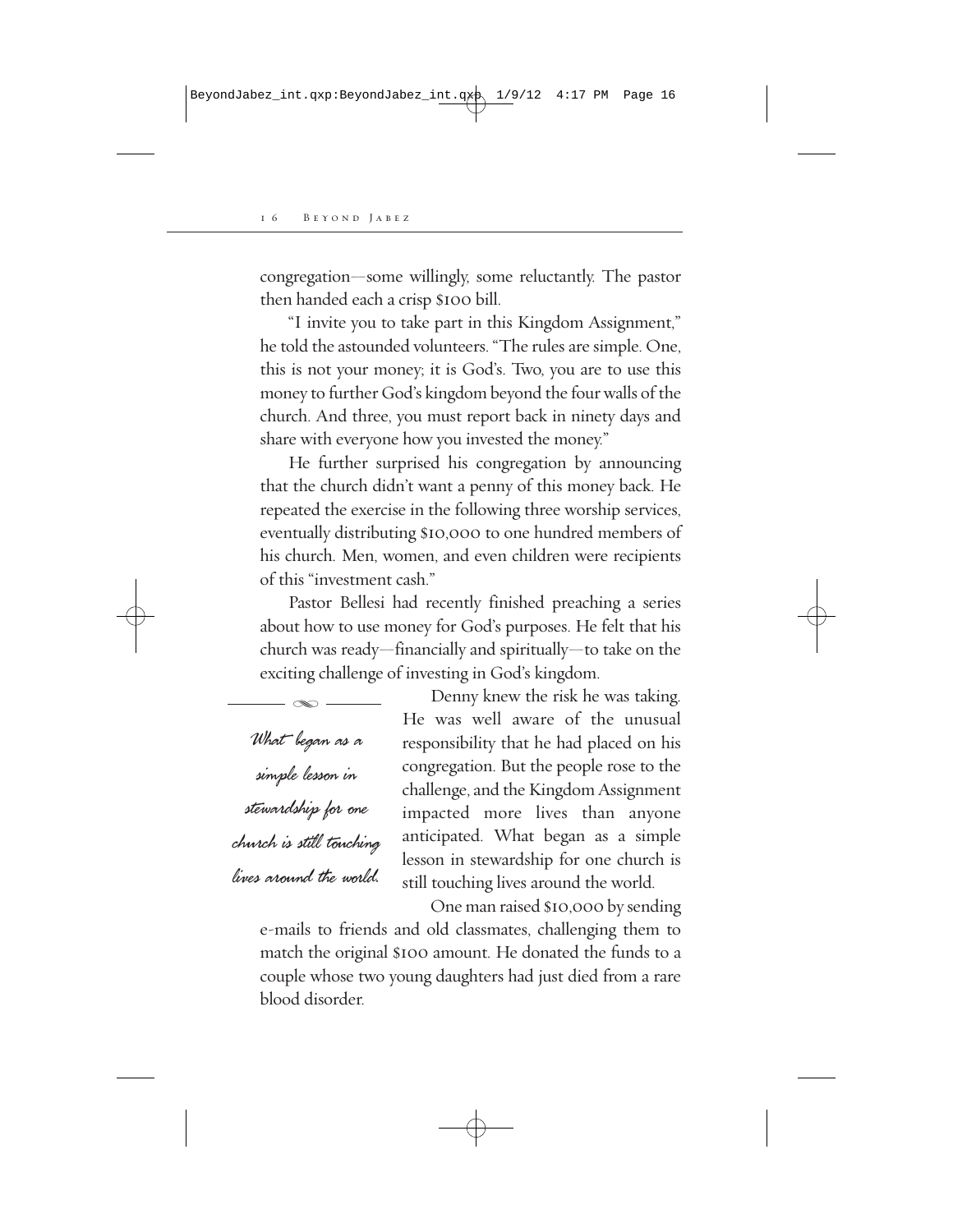A woman told several friends about the Kingdom Assignment during a birthday celebration. She and her enthused companions raised \$1,800 and donated the cash to a struggling single mother of three, who worked during the day and attended college at night.

A nine-year-old girl sent her money to a four-year-old girl in Oregon to help pay for the ailing child's heart surgery.

A local chiropractor elected to take his portable massage table and a hundred Burger King hamburgers down to skid row once a month and adjust the aching backs of those who live and sleep on the streets.

Another man was inspired to invest \$50,000 in a Bible seminary in China after hearing about the Kingdom Assignment.

One young man who had grown up in an abusive home invested his money in a mentoring program for abused kids. He also participates in the program, which has helped him discover a part of God's purpose for his life.

Just a few weeks after giving his congregation their Kingdom Assignment, Pastor Bellesi read *The Prayer of Jabez* and it impacted him deeply. He then gave copies to all his staff. Denny Bellesi and his wife, Leesa, began to pray together, asking the Lord to "expand their territory." They had no idea that their territory was about to explode.

First, a regional newspaper caught wind of the good deeds coming out of the church and ran a feature story on their front page. Soon after, the Associated Press picked up the story, and papers around the world printed the heartwarming tale. *Woman's Day* and *People* magazines wrote articles about the wonderful happenings as a result of the Kingdom Assignment. Denny and Leesa began receiving calls from all over the world with requests for magazine and radio interviews.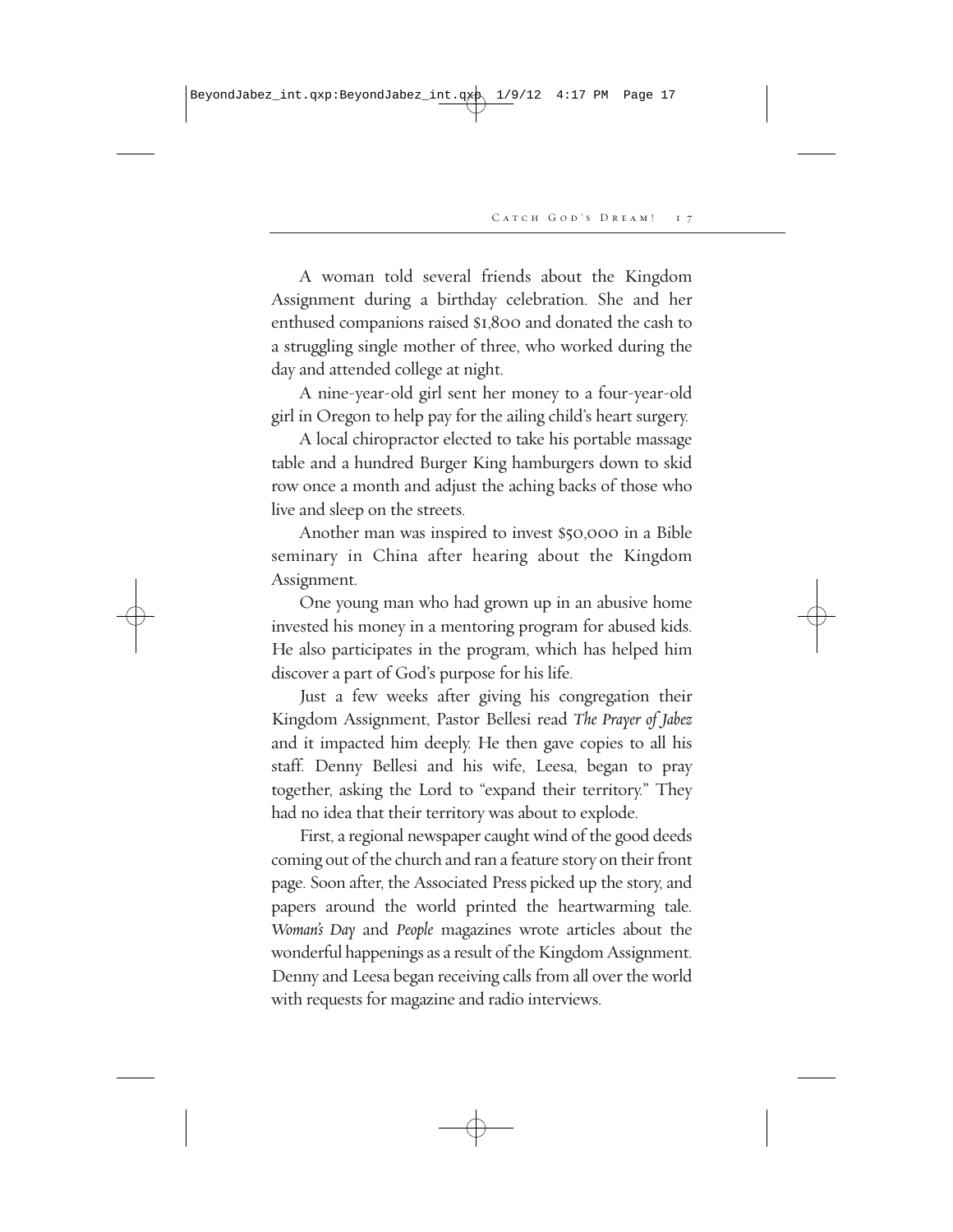And their territory just kept expanding.

One day, the Bellesis got a phone call from an associate producer with NBC's *Dateline*. She asked if they could follow the story for a year. Denny and Leesa agreed, so a film crew showed up at the church to interview Denny and several of the Kingdom Assignment participants. The church members made the most of the opportunity to expand God's territory by sharing what God had done for them.

In the midst of this flurry of activity, Leesa wrote a proposal for a book chronicling the results of the Kingdom Assignment. Leesa and Denny soon landed a book contract with a major Christian publisher.

The Bellesis were so overwhelmed by the enormity of God's blessings that they were being forced to depend on God. And that was good! The Kingdom Assignment had become so big that only God could take the credit.

Like the proverbial pebble making ripples in the pond, the impact of the Kingdom Assignment continues to spread. These ripples have touched the lives of people in many countries, including Sudan, China, Vietnam, and Mexico.

And it shows no sign of losing momentum.<sup>2</sup>

#### NEVER TOO LATE

Since the publication of *The Prayer of Jabez* in 2000, I have received numerous letters with stories of how God has used people who prayed with the faith of Jabez. Like the Kingdom Assignment, some of these are big, splashy stories of spectacular miracles from the hand of God. But many of God's miracles happen in quieter, but no less eternally significant, fashion.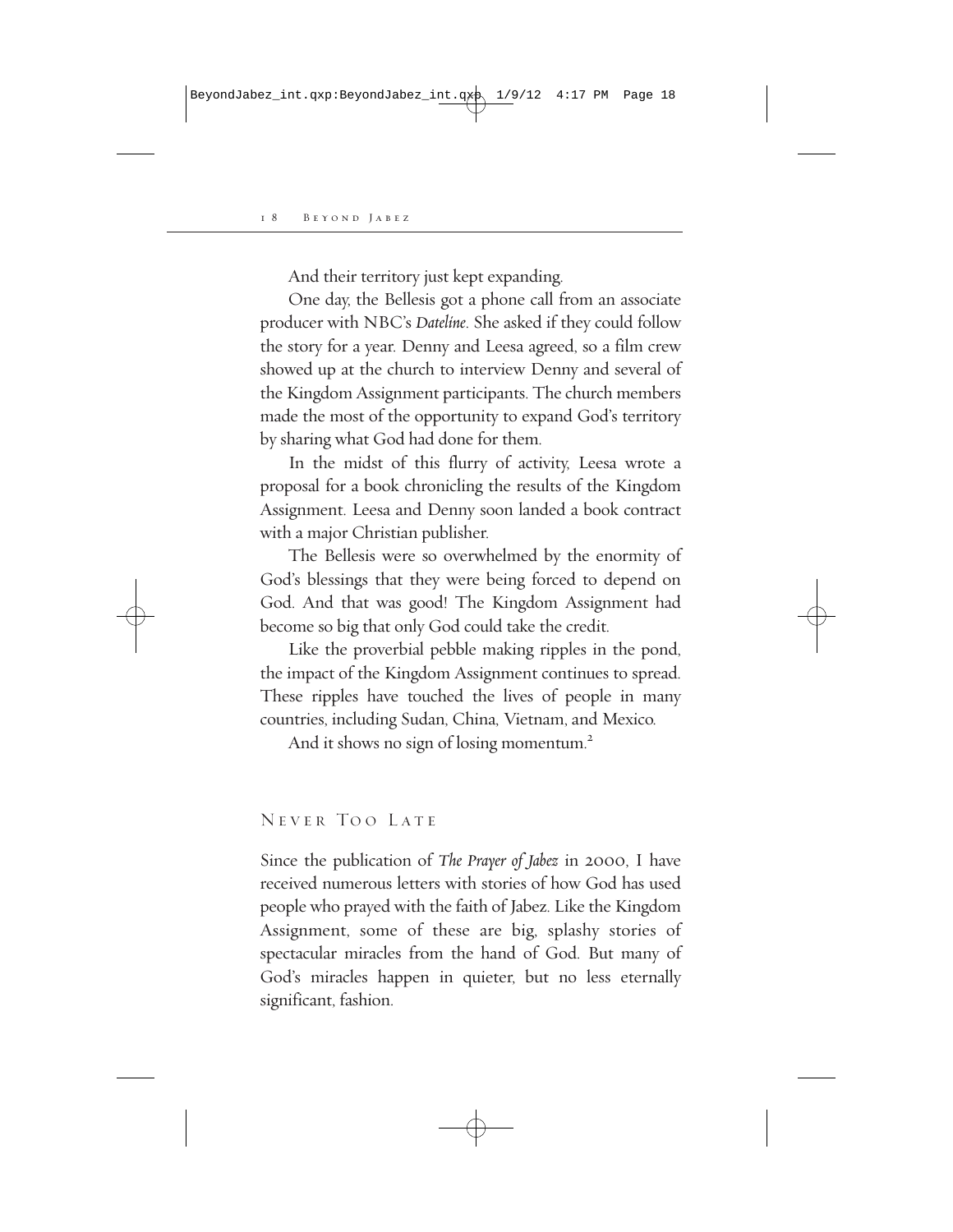Let me tell you about a special seventy-year-old lady named Mamie. Her faith in God had always been strong. But when declining health required that her family place her in an assisted-living home, Mamie began to manifest negative traits they had never seen before—resentment, suspicion, emotional withdrawal. Her children wondered what had happened to the woman who had raised them.

About this time, Mamie's daughter JoAn read *The Prayer of Jabez*. She was encouraged by its teaching and became convinced that her mother needed the perspective it provided. The irony was that, all her life, JoAn could remember her mother frequently exhorting the family, "Trust the Lord to enlarge your territory." But JoAn had never known the source of the quote. Until now.

The next time she visited her mother, JoAn was shocked to see the bitterness and despair etched into Mamie's face. The ailing woman felt she had lost everything of importance—her home, her possessions, her independence and was certain she had nothing left to live for.

Mamie's expression began to change, however, as JoAn reminded her mother of the perspective Mamie had spent her life teaching her children: God is faithful and He loves to give; He will be with us as we step out boldly in faithful obedience.

JoAn read 1 Chronicles 4:10 to her mother: "And Jabez called on the God of Israel saying, 'Oh, that You would bless me indeed, and enlarge my territory, that Your hand would be with me, and that You would keep me from evil, that I may not cause pain!' So God granted him what he requested."

"Yes," said Mamie softly, as though talking to herself. "That's what He does."

"Mom, God has set you right in the midst of people who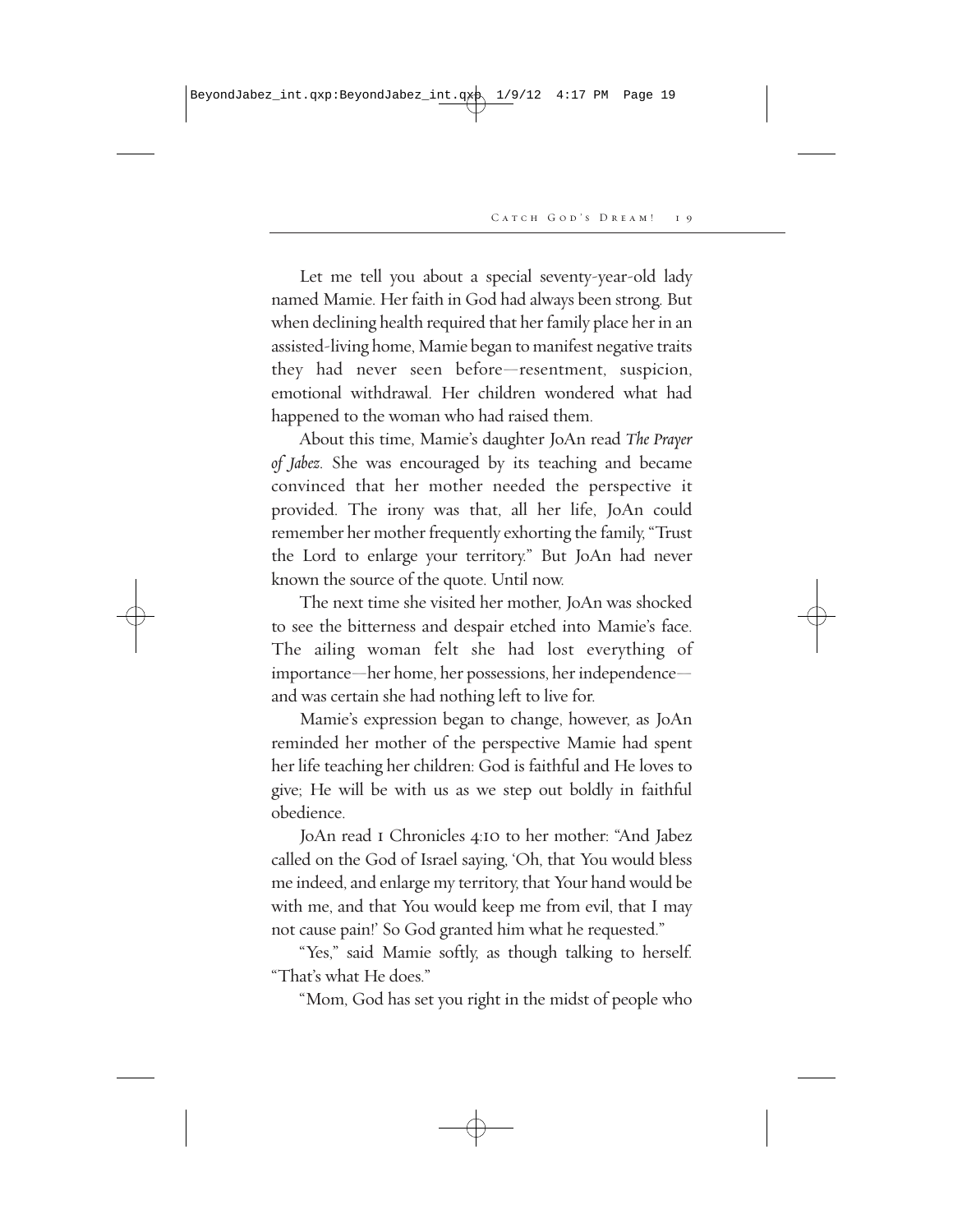need you," JoAn said. "Here you are with thirteen other women, all under the same roof. You've spent your whole life influencing others for good. I'm not going to just stand by and watch the devil rob you of your joy and ministry during the last years of your life!"

At that, Mamie smiled for what may have been the first time in months.

JoAn challenged her mother to share with her fellow

Many of God's miracles happen in quieter, but no less eternally significant, fashion.

 $\infty$ 

residents what she had learned about God's love throughout her seven decades of life. They prayed together for God's direction and strength, and by the time JoAn left, Mamie was a new woman with new purpose.

A few days later, Mamie called JoAn and asked her to bring cookies and tea for a meeting she had organized. She had invited a Christian friend named Esther

to come speak to her fellow residents in the nursing home's living area.

On the day of the event, anticipation shone on each woman's face as a parade of thirteen walkers and wheelchairs made its way down the corridor. Not one of them could remember the last time they had been invited for tea!

The atmosphere in the home was transformed. Esther's sharing and then a series of subsequent events—including a mini-concert by Mamie's grandchildren—brought hope and new faith into the lives of several of the elderly ladies.

Some time later, when Mamie became gravely ill with congestive heart failure, she was certain she was on her way to heaven. But when her condition improved, she told JoAn, "I guess God isn't finished with me yet. There must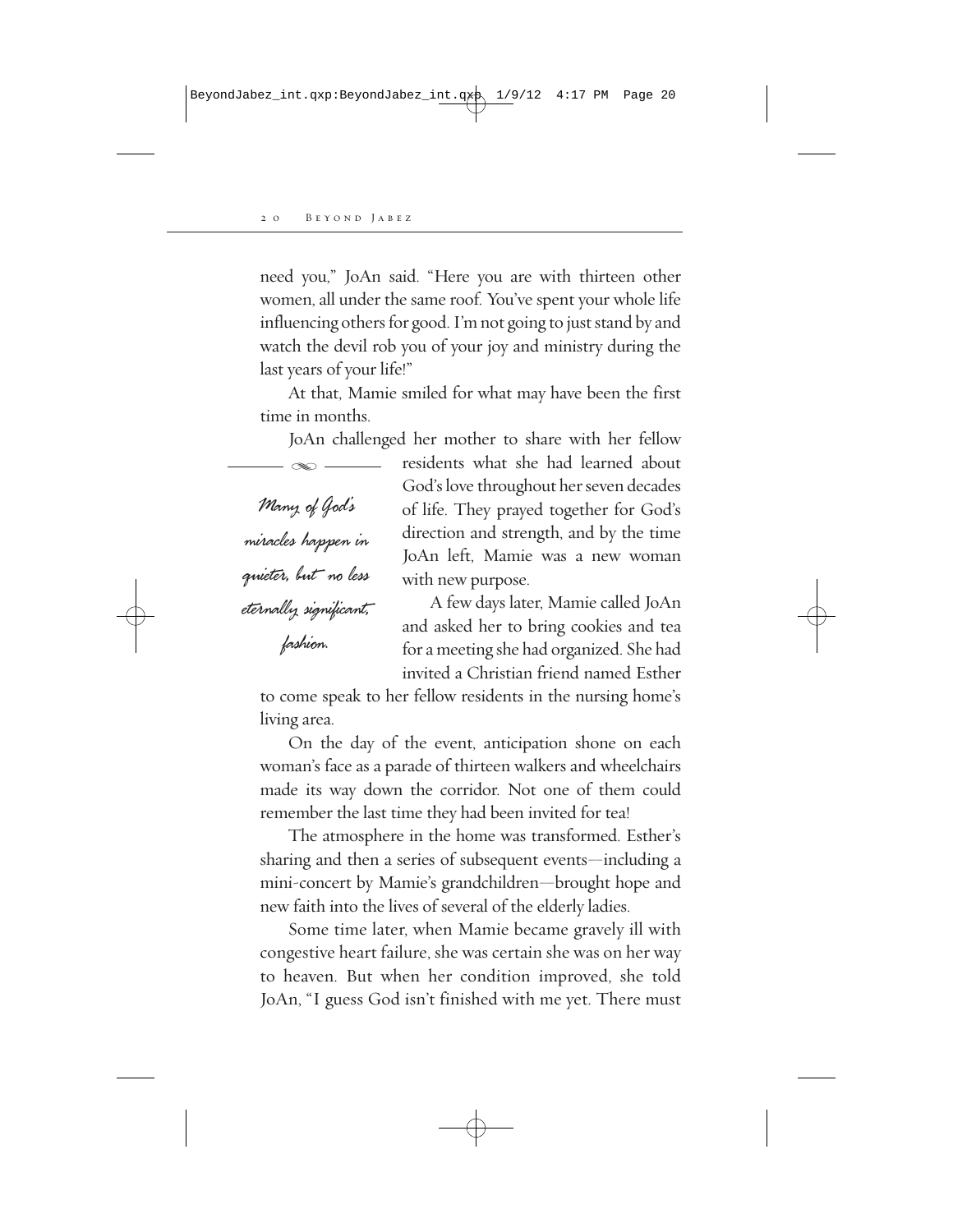be something more He wants me to do."3

Whether you have six days or sixty years remaining, God still has you here on earth for a purpose. I pray that this book will help you catch the vision for what God wants to do in your life, that you will experience incredible fulfillment and produce results of eternal value.

#### Jabez the Man

You'll notice in both of these stories that people were already learning to trust God to see His hand of power in their lives even before *The Prayer of Jabez* came to their attention. In fact, Jabez's prayer has been in our Bibles, influencing people's lives for thousands of years, and it will still be there long after the little book I've written has crumbled to dust and been forgotten. People have been praying Jabez's prayer and living by these principles for centuries, but God has seen fit in the last few years to let Jabez's example change millions of lives around the world—perhaps including yours.

So let's take a moment to look again at the man whose heart of faith has made such an impact in our day. In the book of 1 Chronicles, we find only two verses about Jabez, nestled in the middle of a long list of names—within the genealogy of no less a personage than King David himself. The second of these verses contains Jabez's prayer. But if we step back one verse, we learn more about the man and his circumstances: "Now Jabez was more honorable than his brothers, and his mother called his name Jabez, saying, 'Because I bore him in pain'" (1 Chronicles 4:9).

First, note the meaning of his name. The word *jabez* literally means "pain." Maybe his mother had difficulty giving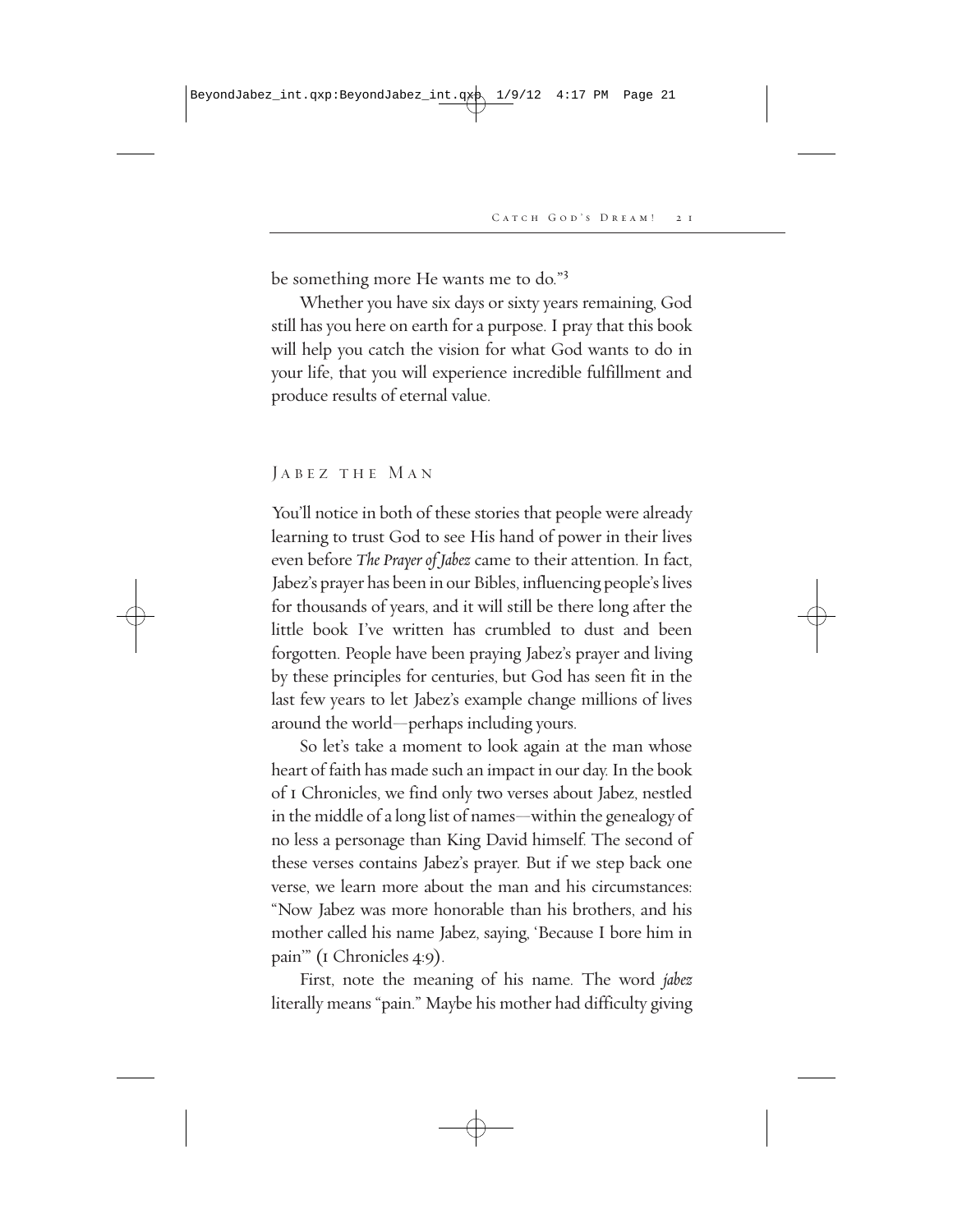birth. Or maybe other painful circumstances overwhelmed her at that time. In any case, imagine growing up and hearing over and over, "Hey, Pain! What's up?" Or introducing yourself, "Hi, everyone. I'm Pain." No doubt the boy had some significant obstacles to overcome before he developed into a man of strong faith! Jabez's legacy has encouraged millions whose lives started in pain, teaching them that they can overcome their circumstances and become a person whom God calls "honorable."  $\infty$ 

Jabez serves as a worthy example for us to follow even today.

Indeed, Jabez was known to be "more honorable than his brothers." The word *honorable* as used here means "respected." Jabez lived in such a way with maturity, wisdom, and a sense of honor—that he stood out from the crowd. He was admired for all the right

reasons. And so he serves as a worthy example for us to follow even today.

We also learn from this passage that Jabez "called on the God of Israel." The word *call* here means "to cry out for help." The prayer of Jabez was not an off-the-cuff inquiry ("Oh, Lord, by the way..."); his was a heartfelt, passionate plea. Given what we're told about Jabez in the Bible, I think we can infer that this prayer represented an overriding theme in his life—a constant, deep desire.

#### A Pas sion So Great...

Have you ever wanted anything that badly? For a moment, try to imagine a desire so intense that it drives everything else from your consciousness. Then imagine asking God, day after